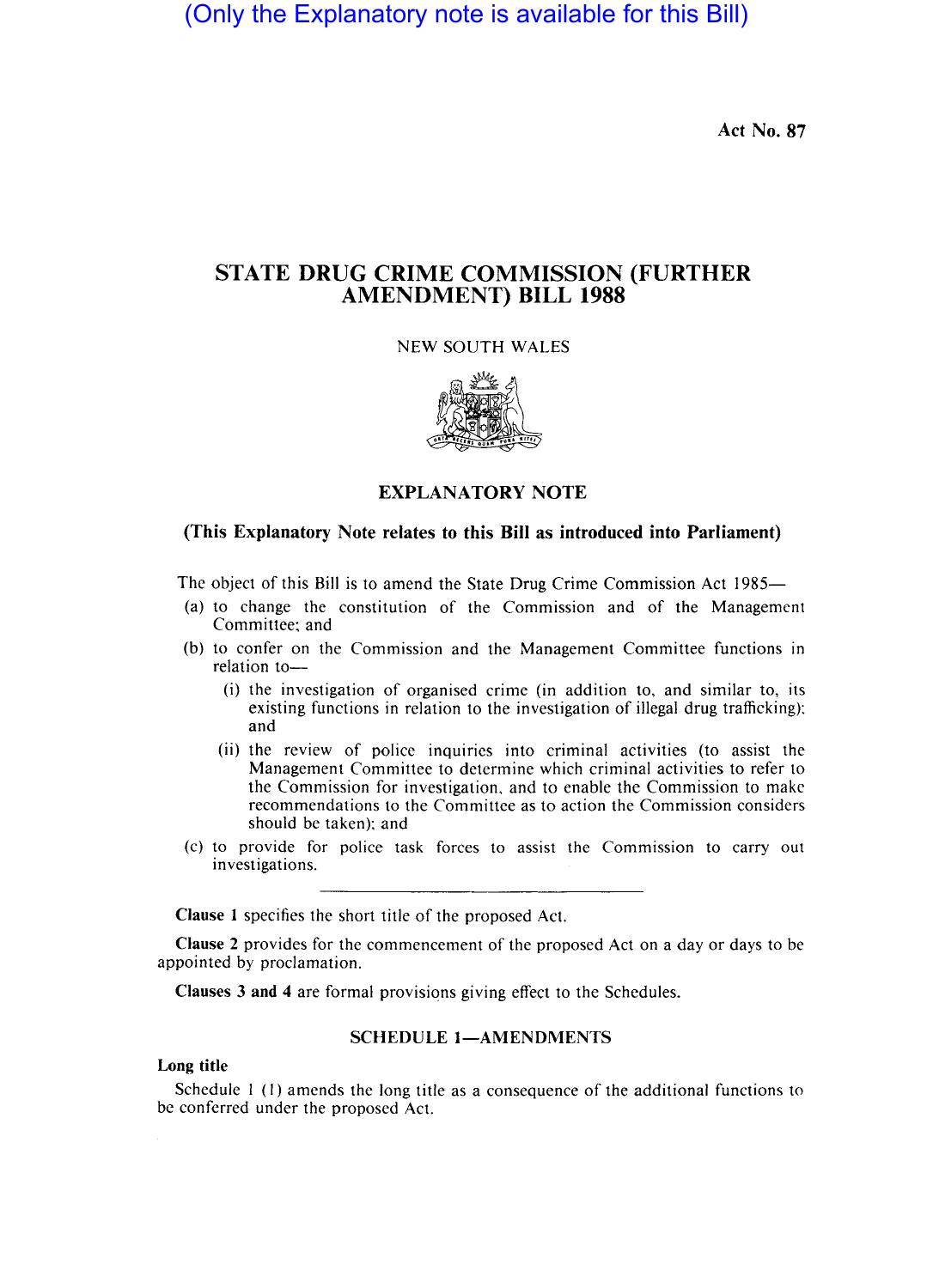*State Drug Crime Commission (Further Amendment) 1988* 

## Additional functions conferred on Commission

Schedule 1  $(2)$ ,  $(3)$  and  $(4)$  contain amendments which effectively confer on the Commission additional functions relating to the investigation of organised crime.

In particular, Schedule I (2) replaces the existing definitions of "relevant drug activity" and "relevant drug offence" with the new wider definitions of "relevant criminal activity" and "relevant offence". (The new definitions are similar to definitions used in the National Crime Authority Act 1984 of the Commonwealth.)

Schedule 1 (3) and (4) amend the whole Act by replacing references to the old terms "relevant drug activity" and "relevant drug offence" with references to the new terms.

## Ohjects of the Act

Schedule 1 (5) inserts a new section 3A. The new section provides that the principal object of the Act is to reduce the incidence of illegal drug trafficking and its secondary object is to reduce the incidence of organised and other crime. Accordingly, the title of the State Drug Crime Commission is to remain unchanged.

#### Constitution of the Commission

Schedule I (6) amends section 5 to provide that the Commission shall be constituted by one full-time Chairperson and one or more full-time or part-time members.

The amendment also inserts a new requirement that the Chairperson must have special legal qualifications (i.e. being a Judge or former Judge, a barrister of not less than 5 years' standing or a solicitor of not less than 7 years' standing).

#### Commission to review police inquiries

Schedule I (7) amends section 6 to increase the functions of the Commission to include the review of police inquiries into matters relating to any criminal activity (whether a relevant criminal activity or not). The inquiries proposed for review are those referred to the Commission by the Management Committee.

#### Hearings

Under the current provisions, only the Commission may conduct hearings. Schedule I (8) and (11) amend sections 9 and 13 so that, in future, a hearing may be conducted by one or more members of the Commission. The decision to hold a hearing will continue to be made by the Commission as a body, as under the current provisions.

Schedule I (11) further provides that the member presiding at a hearing must have special legal qualifications.

## Part-time memhers to have same powers as full-time memhers

Schedule I (9) and (10) amend sections 10 and 11 to enable part-time members to require information from certain State agencies and to apply for the issue of search warrants. At present, these powers may be exercised only by full-time members.

## Membership of Management Committee

Schedule I (12) amends section 24 to increase the membership of the Management Committee from 4 to 5 members. The extra member is the Chairman of the Police Board.

#### Additional functions conferred on Management Committee

Schedule I (13) amends section 25 to increase the functions of the Management Committee to include the referral to the Commission of police inquiries into any criminal activities. The police inquiries will be referred to the Commission for review. Another new function of the Committee is to arrange with the Commissioner of Police for police task forces to assist the Commission to carry out investigations.